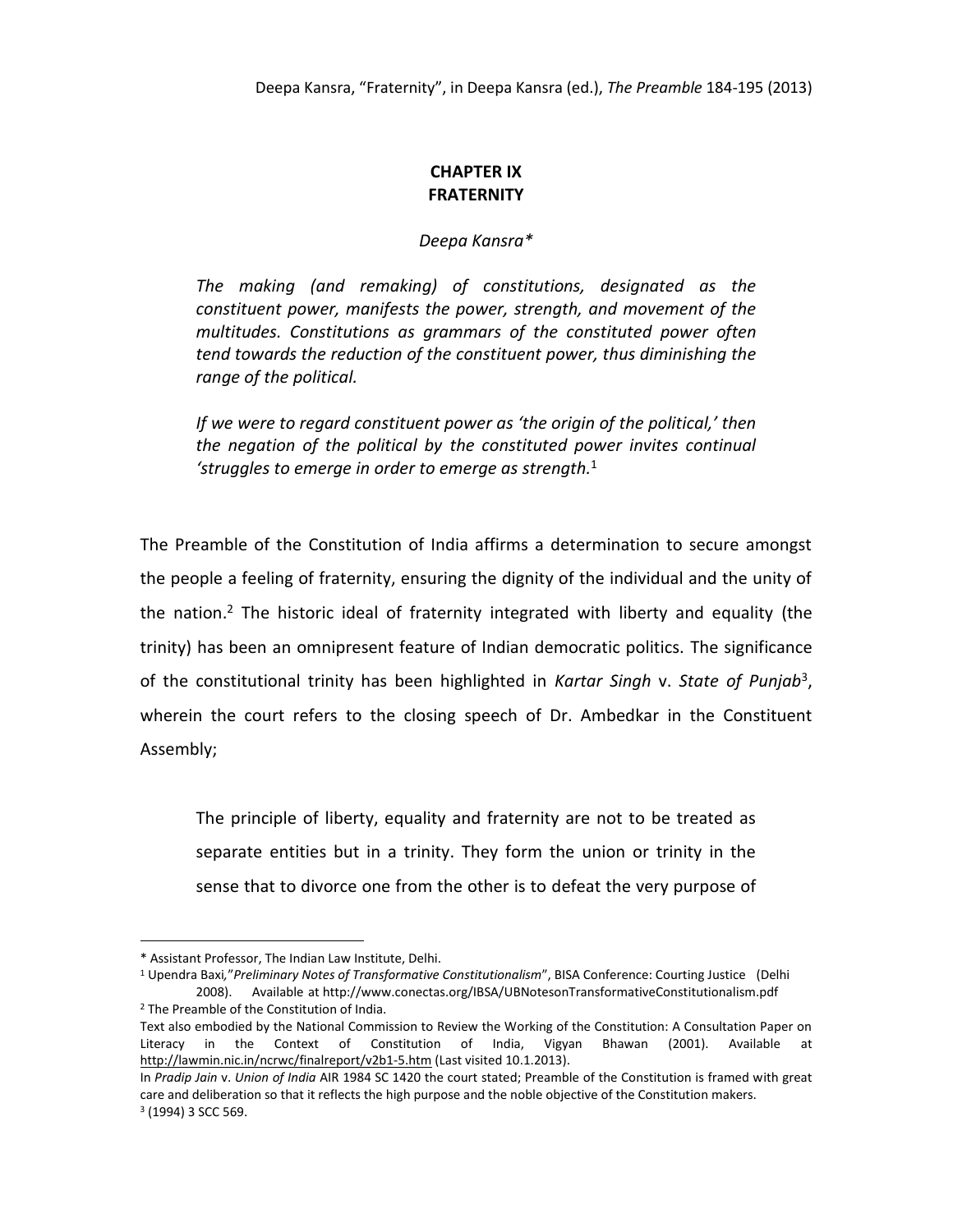democracy. Liberty cannot be divorced from equality. Nor can equality and liberty be divorced from fraternity.

Even so, fraternity has more than often been absent from the miniscule exploration of the constitutional ideals present under the Preamble. <sup>4</sup> Observably, it is the "forgotten element of democracy"<sup>5</sup>.

Historically, 'liberty, equality, and fraternity' became a major influence on political thought since the French Revolution. The Revolution marked the triumph of the people and pronounced the Declaration on Rights of Man and of the Citizen in 1789. In modern societies, although there are many differences in interpretation…the idea of fraternity is less directly accepted, but the principles of collective action and social responsibility are widely recognized'.<sup>6</sup> According to Johnston, fraternity was rather less central to the preconceptions of the enlightenment predecessors of the revolutionary era, their emphasis being given rather to the 'rights of man' and to the equality of entitlement to those rights.<sup>7</sup>

To date, our pre-occupation with liberty and equality has left vacant a conceptual upbringing of *fraternity* in the postcolonial context.

<sup>4</sup> In 2011, scholar and historian K.N. Panikkar while interacting with the students in Chennai leveled a critical narrative of the Constitutional promises. He expressed; that "while Indian democracy had evolved an institutional structure on the basis of the principles and prescriptions laid down in the Constitution, there existed a wide gulf between precept and practice", "while cultural plurality was the strength of the Indian civilization, the absence of cultural equality had led to the exclusion of many from the mainstream life", "the widening gulf between religious communities, coinciding with the influence of religion from the private to the public sphere, has led to a religionisation of society and commodification of religion." See Special Correspondent, "Several Basic Guarantees of Statute Remain Inaccessible to<br>Vast Sections of Population", The Hindu (Chennai, July 2011). Available at Vast Sections of Population", The Hindu (Chennai, July 2011). Available at <http://www.thehindu.com/news/national/article2219573.ece> (Last visited 10.1 2013).

<sup>5</sup> Justice Charles Gonthier, "Liberty, Equality, Fraternity: The Forgotten Leg of the Trilogy, or Fraterntiy: The Unspoken Third Pillar of Democracy" 45 *McGill Law Journal* 569 (2000).

Justice Gonthier refers to "fraternity" as an essential value as that of liberty and equality. However, fraternity has not been discussed more often in comparison to the other two values.

<sup>6</sup> Paul Spicker, *Liberty, Equality, Fraternity*, The Policy Press, U.K. 1 (2006).

<sup>7</sup> Gerald Johnston, "Liberty, Equality, Fraternity: Democratic Ideals and Educational Effects", Vol. 12 No.4 *British Journal of Sociology of Education* 492 (1991).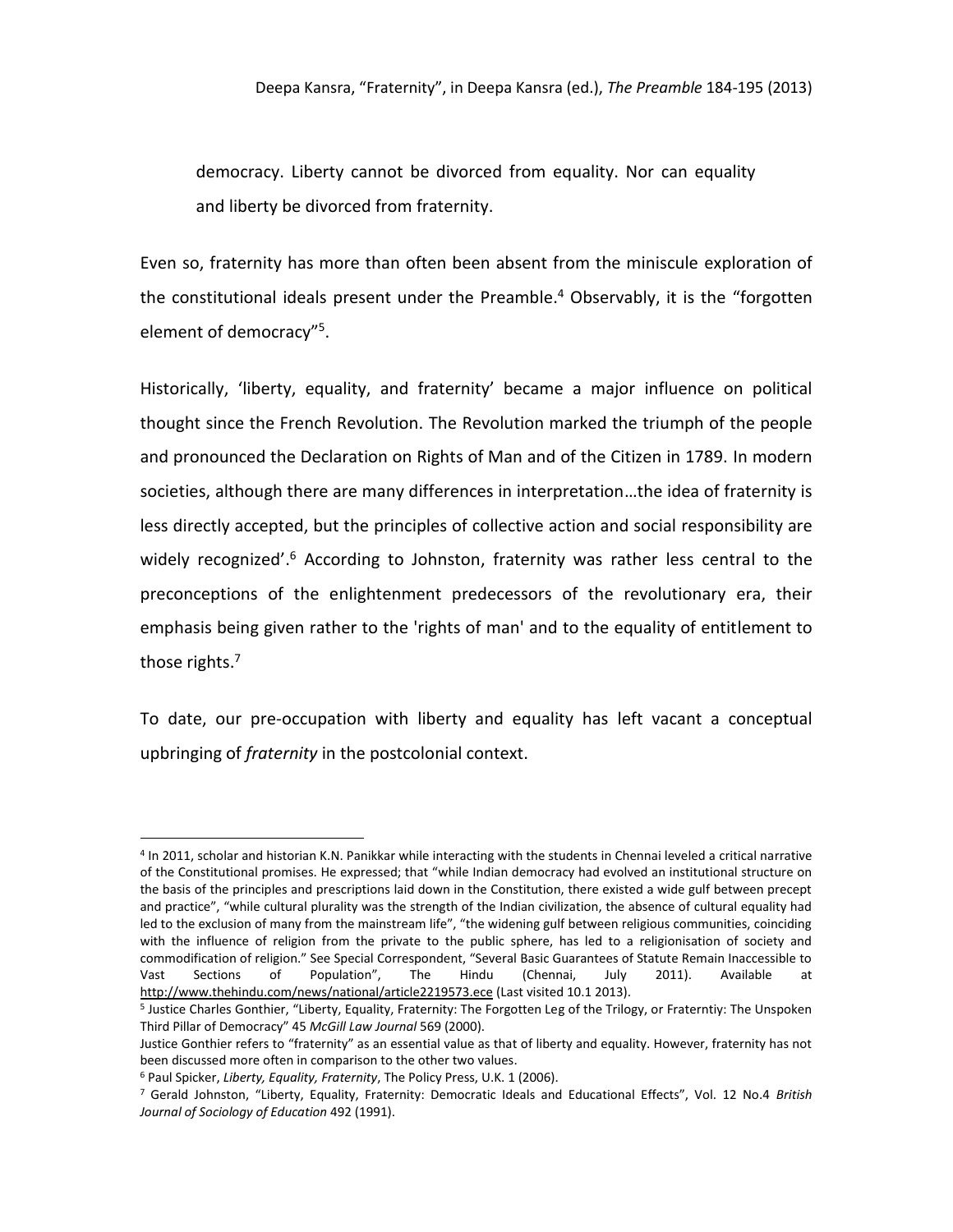## **1. Popularizing** *Fraternity*

From the scholarship available we can gather that *fraternity* has been subjected to several interpretations and linked with several virtues. For a few, it stands close to the actualities of solidarity, humanity, compassion, companionship, and brotherhood.<sup>8</sup> For others, it is the "glue that binds equality and liberty to the civil society" and "presents a sense of continuity with the past and the future". $9$  Omvedt replaces the word fraternity with "community" as an important component of a human vision for the new millennium along with equality and justice.<sup>10</sup> According to Wilson McWilliams (*The Idea of Fraternity in America,* 1973) fraternity- a relation of affection founded on shared values and goals, is a permanent social and psychological need of human development, yet one that is discouraged and inhibited by the institutions and processes of modern industrial societies.<sup>11</sup>

In addition to the Indian Constitution, constitutions across the globe have committed themselves to the vision of brotherhood and harmony in society. The Preamble of the Constitution of Brazil (New Constitution in 1988) states;

We, the representatives of the Brazilian People, assembled in the National Constituent Assembly to institute a Democratic State for the purpose of ensuring the exercise of social and individual rights, liberty, security, well-being, development, equality and justice as supreme values of a fraternal, pluralist and unprejudiced society…<sup>12</sup>

<sup>&</sup>lt;sup>8</sup> The Universal Declaration of Human Rights states that all human beings are born free and equal in dignity and rights. They are endowed with reason and conscience and should act towards one another in a spirit of brotherhood. See *Universal Declaration of Human Rights,* GA Res. (1948).

<sup>9</sup> *Supra* note 5.

<sup>10</sup> Gail Omvedt, "Liberty, Equality, Community: Dr. Ambedkar's Vision of a New Social Order" Available at http://www.ambedkar.org/research/LibertyEquality.htm

<sup>11</sup> Wilson Carey McWilliams, *The Idea of Fraternity in America*, University of California Press, London 7 (1973). McWilliam also argues that fraternity is a bond based on intense interpersonal affection; involves shared values or goals considered more important than mere life; implies a necessary tension with loyalty to society at large.

<sup>12</sup> R.C Lahoti, *Preamble: The Spirit and Backbone of the Constitution of India* , Eastern Book Company 126 (2004).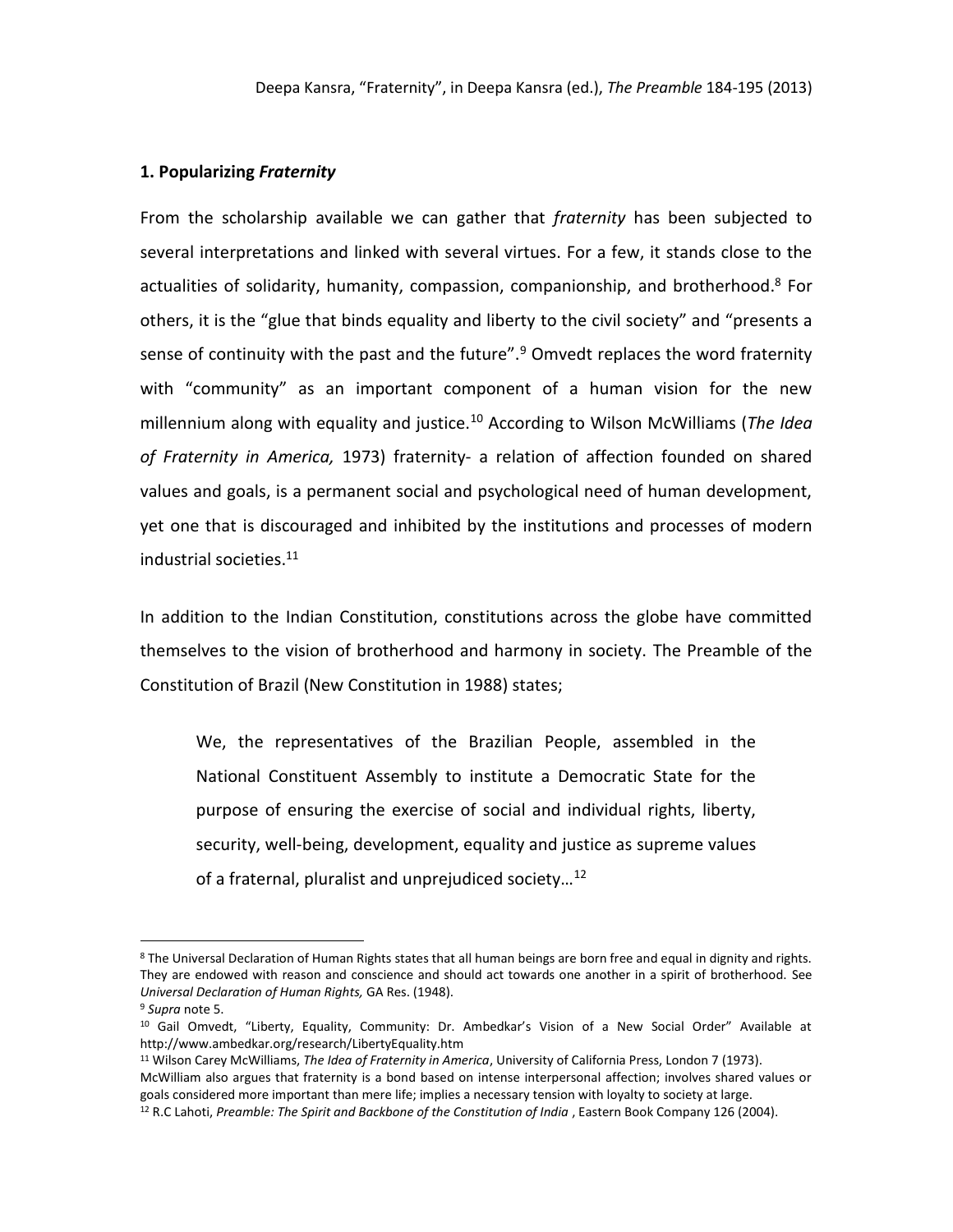In more recent times, it has aroused the enthusiasm of scholars and states amidst global disintegration and unrest. In S v. *Makwanyane*<sup>13</sup>, the South African court referred to *ubuntu* or shared solidarity as a constitutional value;

The concept of *ubuntu* is of some relevance to the values we need to uphold. It is a culture which places some emphasis on communality and on the interdependence of the members of a community. It recognizes a person's status as a human being, entitled to unconditional respect, dignity, value and acceptance from the members of the community such person happens to be part of. It also entails the converse, however. The person has a corresponding duty to give the same respect, dignity, value and acceptance to each member of that community. More importantly, it regulates the exercise of rights by the emphasis it lays on sharing and coresponsibility and the mutual enjoyment of rights by all.

In 1993, the Parliament of the World's Religions with the support of two hundred leaders from diverse backgrounds adopted the declaration *Towards a Global Ethic.* The Declaration personifies the values of fraternity;

We must treat others as we wish others to treat us. We make a commitment to respect life and dignity, individuality and diversity, so that every person is treated humanely, without exception. We must have patience and acceptance. We must be able to forgive, learning from the past but never allowing ourselves to be enslaved by memories of hate. Opening our hearts to one another, we must sink our narrow differences

<sup>13</sup> (1995) 3 SA 391 (CC)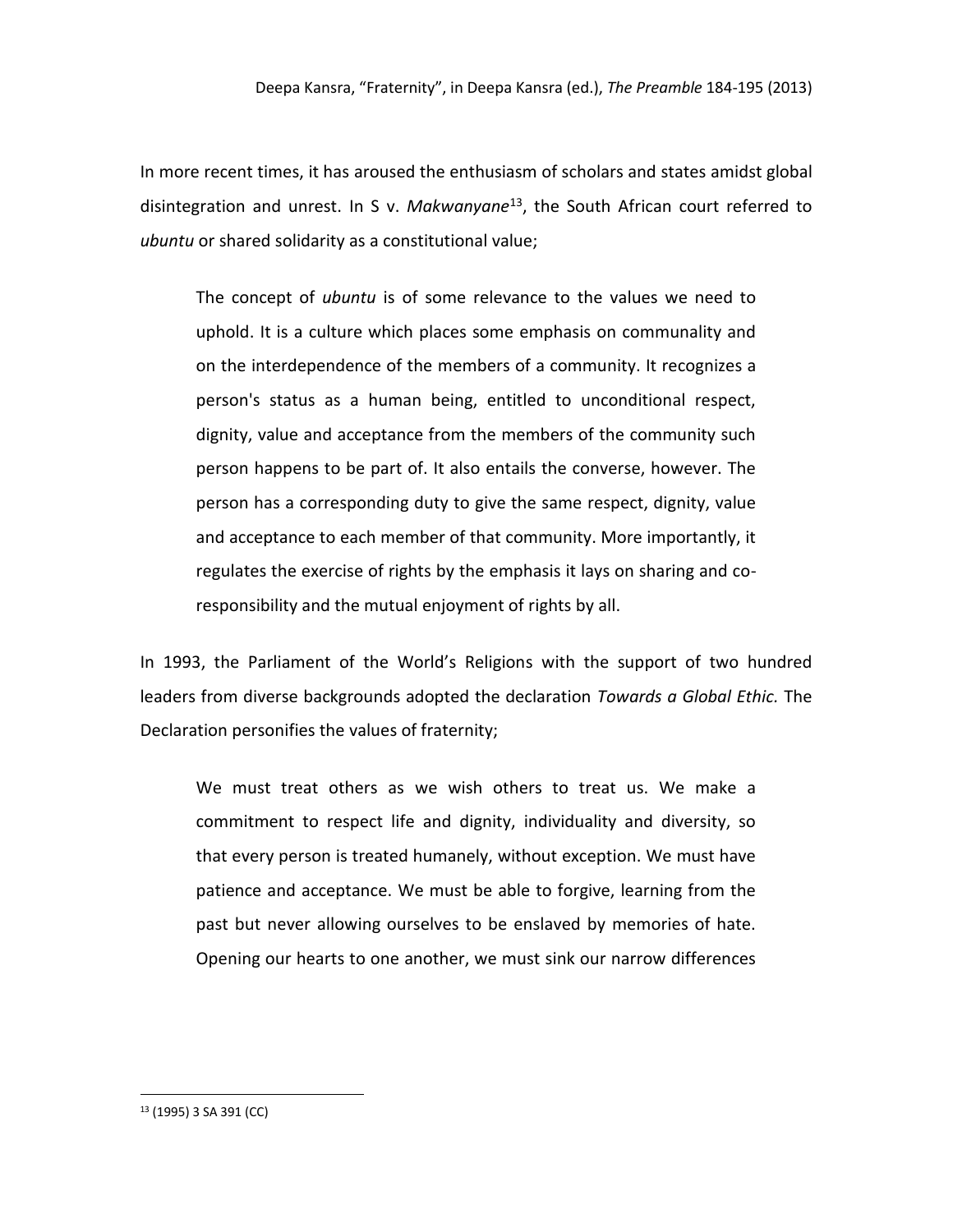for the cause of the world community, practicing a culture of solidarity and relatedness.<sup>14</sup>

In 2011, the Canadian Institute for the Administration of Justice in collaboration with the McGill University organized a symposium on *Responsibility, Fraternity and the Sustainability in Law* to highlight fraternity as an intrinsic value and a mode of conduct aiming for the realization of human and social needs. <sup>15</sup> In Latin America (since 2006) there has been a collaborative effort between scholars and state officials to conceptualize *fraternity*. More specifically, *The Forgotten Principle: Fraternity in Law and Politics* (First published in 2006) by Antonio Baggio has taken the lead in bringing the study of fraternity back to the mainstream of political and historic discussions.<sup>16</sup> According to Baggio there are many forms by which fraternity among human beings may be fulfilled, but in the end, the concept needs to be translated into the political sphere for it to have a positive impact on the community at large.<sup>17</sup> Baggio identifies the two conditions that he considers key for fraternity to become a political category. First, it must properly be a criterion for political decisions; and second, it must affect the way the other two political categories (liberty and equality) are conceived. "Baggio has underlined how fraternity is a dynamic reality, signifying a co-belonging to the other, and constitutes the beginning of a reality to be reckoned with, in which liberty and equality represent the other poles of confrontational differences".<sup>18</sup>

http://www.parliamentofreligions.org/\_includes/FCKcontent/File/TowardsAGlobalEthic.pdf

<sup>15</sup> See Jola Gjuzi, "Substantiating the Principle of Sustainable Development with the Principle of Fraternity: The Case of Corporate Social Responsibility" Available at at <http://cisdl.org/gonthier/public/pdfs/papers/Conférence%20Charles%20D%20Gonthier%20-%20Jola%20Gjuzi.pdf>

<sup>14</sup> The Parliament of the World's Religions, The Declaration *Towards a Global Ethic*. Chicago, USA (September 1993). Available at

<sup>&</sup>lt;sup>16</sup> Rodrigo Mardones, "Fraternity in Politics: New Scholarship and Publications from Latin America" Vol. 1 No. 2 *Journal of Dialogue and Culture* 72 (October 2012).

Mardones deals in brief with the contemporary works on fraternity; Antonio M. Baggio, *Fraternity in Political Perspective* (2009), Osvaldo Barreneche, ed., *Recent Studies about Fraternity* (2010), Pablo Ramírez, ed., *Fraternity and Conflict* (2011), Domingo Ighina, *The Ember under the Ashes* (2012).

<sup>17</sup> *Ibid* at 74.

<sup>&</sup>lt;sup>18</sup> Marco Luppi, "Myth and Fraternity" (2012). Available at http://www.iu-sophia.org/ News 1399 (Last visited 10.1.2013).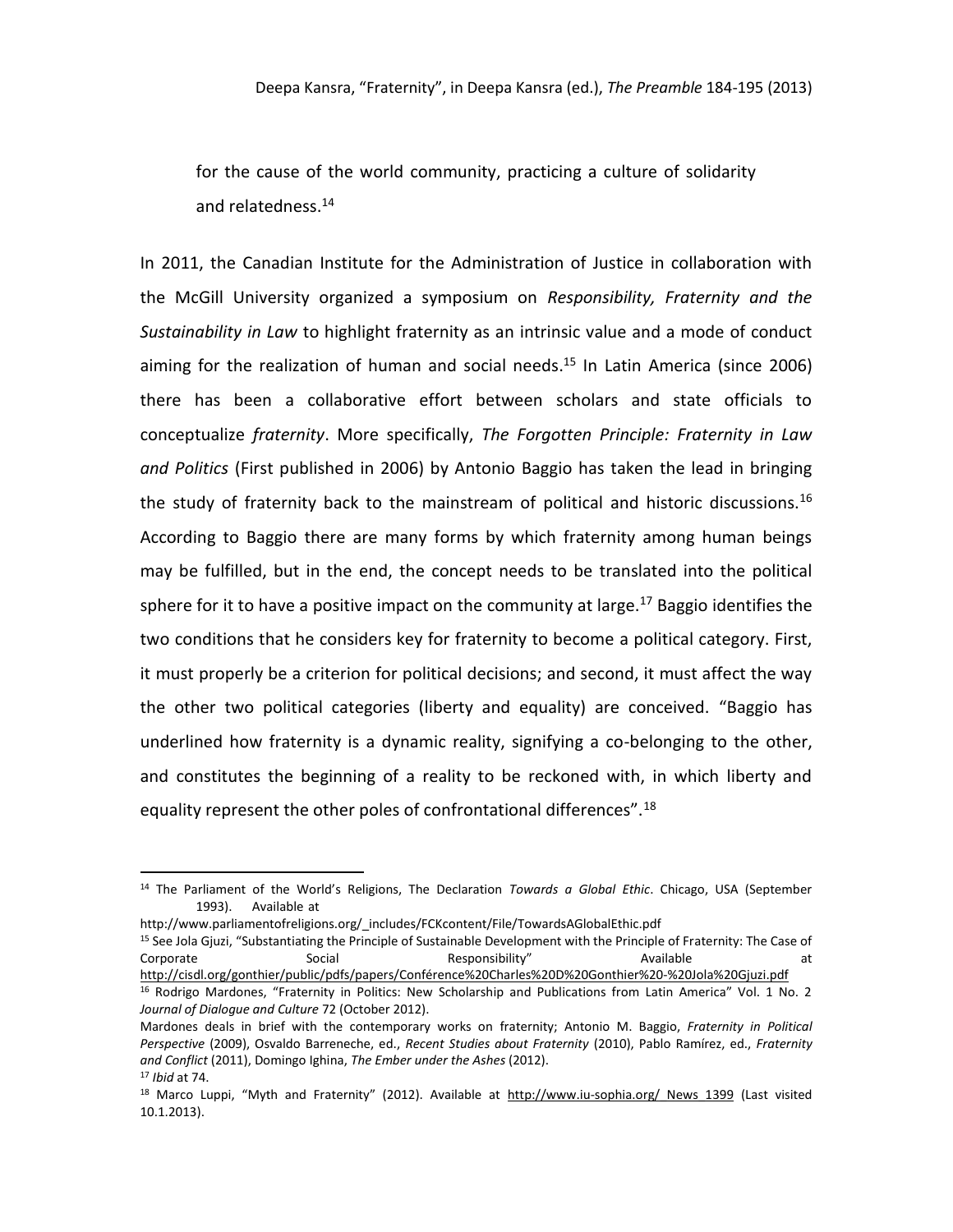There is visibly an attempt to define fraternity as a political or legal value, more simply than a historic/rhetorical one. Fraternity is seen to be reflected in the everyday lives of the community, wherein there is sharing of common experiences, threats, and values. The ability to re-construct fraternity as reality would obstruct us from rationalizing the process of mass/social mobility, integration, or cohesion in general or situationally. Fraternity as solidarity or brotherhood may very well be read with the conditions of mass conflict, social disintegration, communal ties, etc. It is a dynamic and propelling ideal within law and society, worthy of the same respect as the values of equality and liberty.

## **2. The Global Fraternity**

Global fraternity or universal brotherhood is a theme worth entertaining for several scholars. Universal fraternity reflects "diverse fraternities"<sup>19</sup> or situationally expressing the "solidarity of global resistance"<sup>20</sup> The experience of globalization and interdependence underlies the existence of common problems and the need for coordinated solutions to these problems.

In addition to the increasing literature on *fraternity*, brotherhood and social cohesion, the ideal has also paved the way for global reforms to instill the value of *brotherhood* in the younger generations. Globalization of political values like that of fraternity has affected the paths of several "multicultural nation-states". <sup>21</sup> For instance, in *Grutter* v. Bollinger<sup>22</sup>, the US court has highlighted the role of education as the foundation of good citizenship.

<sup>&</sup>lt;sup>19</sup> Sophia University Institute, "Fraternity as a Relational Principle, in Law and Politcs" Available at http://www.iu-sophia.org/\_News\_1377

<sup>20</sup> *Supra* note 1 at 19.

<sup>&</sup>lt;sup>21</sup> Paul Enriquez, "Deconstructing Transnationalism: Conceptualizing Metanationalism as a Putative Model of Evolving Jurisprudence" Vol. 43: 1265 *Vanderbilt Journal of Transnational Law* 1295 (2010).

<sup>22</sup> 539 U.S. 306, 331 (2003)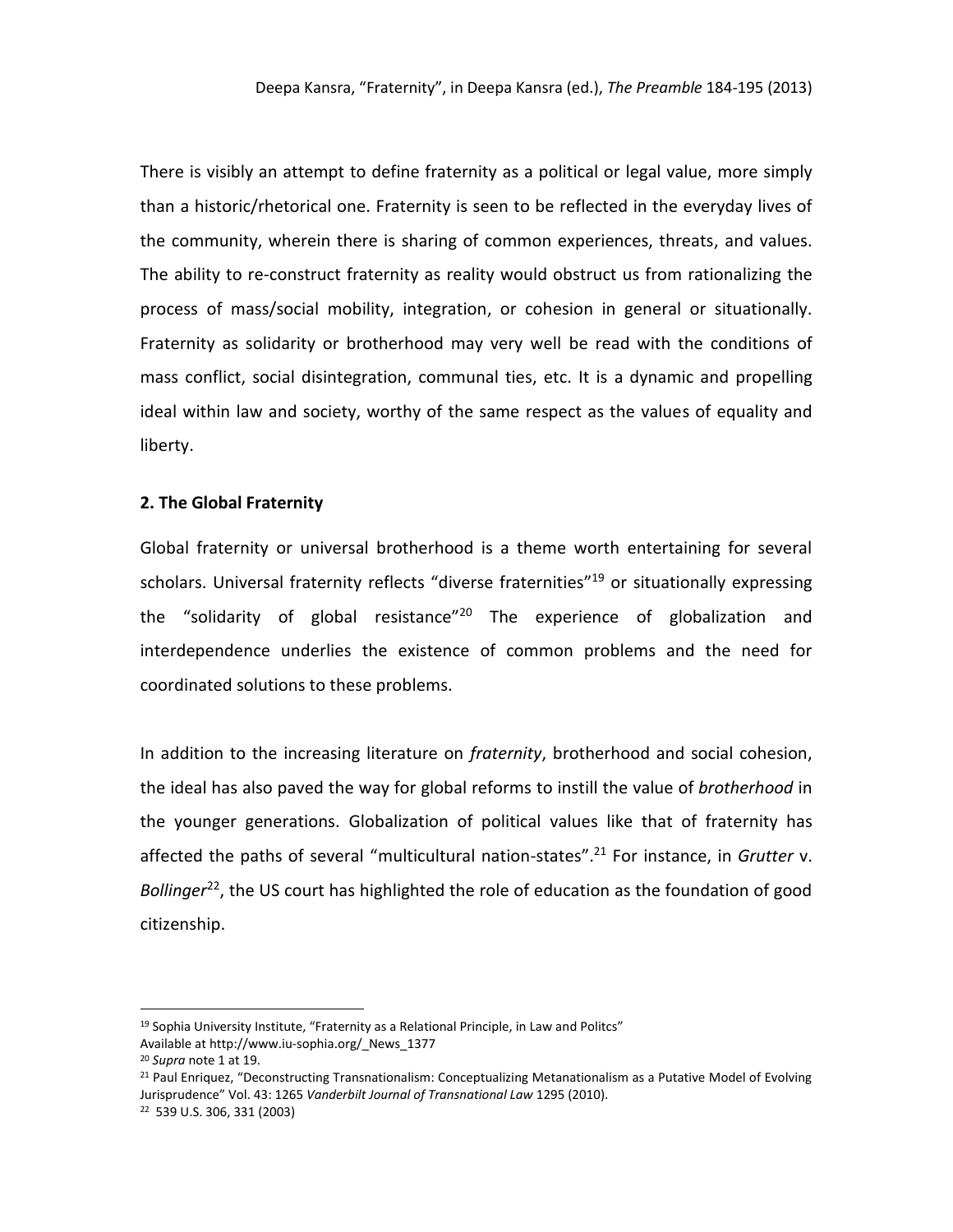## **3.** *Fraternity* **and the Indian Society**

India has rich diversity which the Constitution has preserved and respected. The Constitution itself incorporates the zeal of the nation; "it is the creation of the people of India who, being dissatisfied with the then existing constitutional arrangements, wanted to make a fresh start".<sup>23</sup> The Constitution does embody the essence of fraternity through its text and interpretations.

Fraternity means a sense of common brotherhood of all Indians…In a country like ours with so many disruptive forces of regionalism, communalism and linguism, it is necessary to emphasize and reemphasise that the unity and integrity of India can be preserved only by a spirit of brotherhood.<sup>24</sup>

In *Rajasthan State Electricity Board* v. *Sultan Mohd.*<sup>25</sup> The High Court of Rajasthan stated;

the expression "fraternity" has not been defined in the Constitution but it appears that this expression is wide enough to include every bond of unity between two or more human beings, whether the bond, is temporary or it is permanent, whether it is contractual or sacramental; whether it is voluntary or commanded by law. Suffice it to say that fraternity referred to in the preamble to the Constitution of India, refers to human bonds among the people as well as the bonds between the sovereign and the subjects. The bond of fraternity, not only binds the

<sup>23</sup> Mahendra P. Singh and Surya Deva, "The Constitution of India: Symbol of Unity in Diversity"53 *Yearbook of Public Law Germany* 649-686 (2005). Also see Nicholas Robinson, "India's Constitutional Anxiety: Has the Constitution Transformed Indian Society?",(Book Review) *The Caravan: A Journal of Politics and Culture* (November 2012). Available at http://www.caravanmagazine.in/books/indias-constitutional-anxiety

<sup>24</sup> Words of Dr. Ambedkar quoted in Justice R.C Lahoti, *Preamble: The Spirit and Backbone of the Constitution of India* , Eastern Book Company 106 (2004).

<sup>25</sup> (2000) III LLJ 691 Raj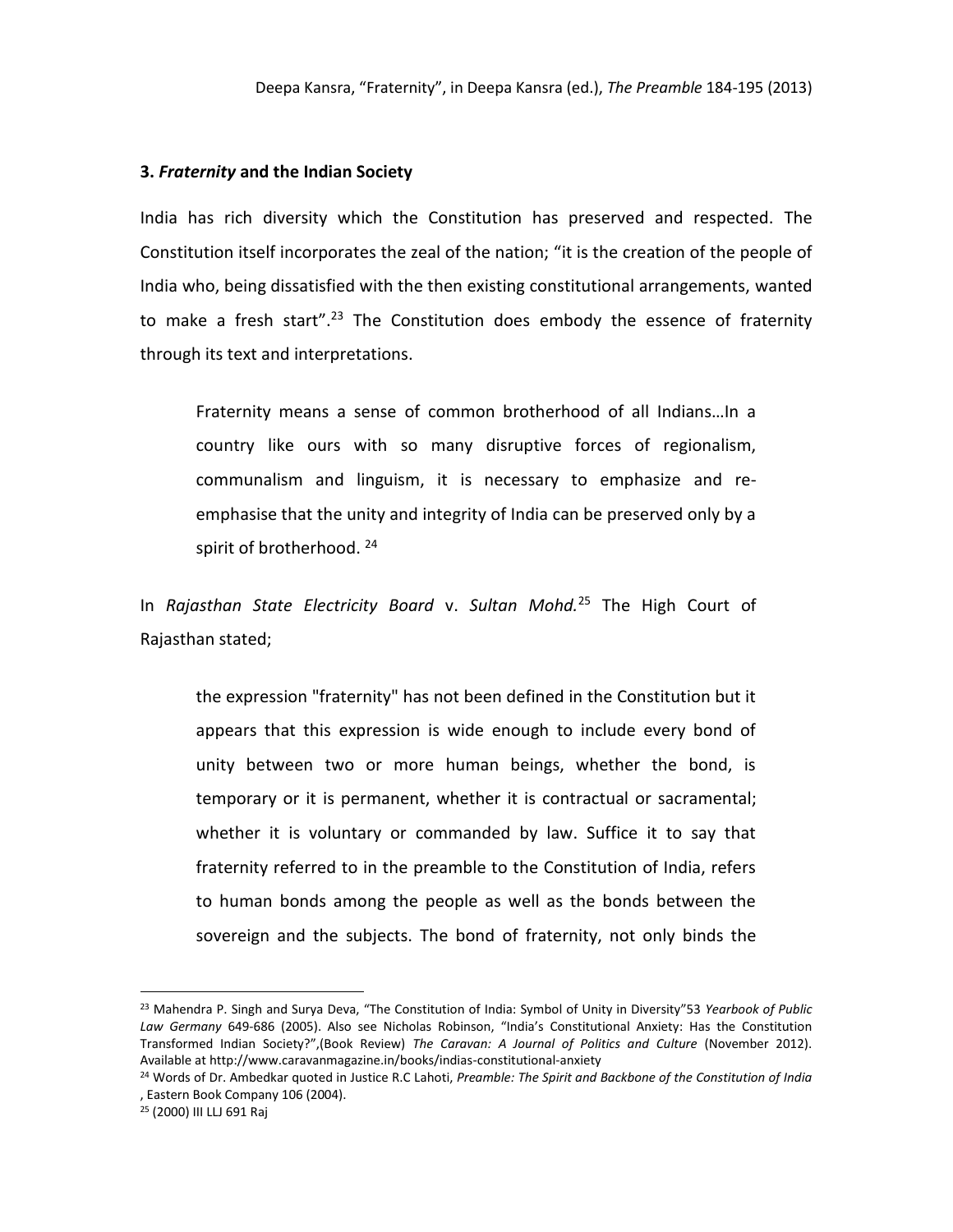parties to it, it creates mutuality of interaction and shifting of certain responsibilities according to the nature and form of the bond. Whatever may or may not be the obligation of the parties on account of the bond of fraternity between them, one thing is very obvious that unless the parties to the bond of fraternity would not honour, protect and enforce the rights of other parties to the bond, the bond of fraternity cannot survive… Fraternity, in our opinion, imposes a duty on every party, to honour, protect and enforce the rights of the other parties to the bond and this appears to be at the root of the maxim that wherever there is a right there must be a corresponding duty on some other fellow and there must be a remedy available for enforcing the right. The bond of fraternity which exists between the sovereign and subjects, makes it obligatory on the part of sovereign to enforce the rule of law and to administer justice to all citizens by honouring their rights and by taking appropriate steps to protect and enforce the same even if the citizen does not ask for it…

Under Part IV A of the Constitution of India, fundamental duties (Article 51A) have been prescribed. The provision states under clause (e); it shall be the duty of every citizen of India- to promote harmony and the spirit of common brotherhood amongst all people of India transcending religious, linguistic, and regional or sectional diversities…<sup>26</sup> Fundamental duties have been interpreted so that citizens must exercise their fundamental rights keeping in mind the duties provided under the Constitution.<sup>27</sup> Part IV A "re-endorses fraternity as cited in the Preamble…the framers of the Constitution gave a new dimension to the concept of fraternity. It was not only to raise the status of many who were looked down upon by the privileged castes but also to bring about harmony

<sup>26</sup> Fundamental Duties were incorporated by the 42<sup>nd</sup> Amendment Act.

<sup>27</sup> See J.C Johari, *The Constitution of India: A Political-Legal Study*, 4th Ed. Sterling Publishers Pvt. Ltd. 95-96 (2007).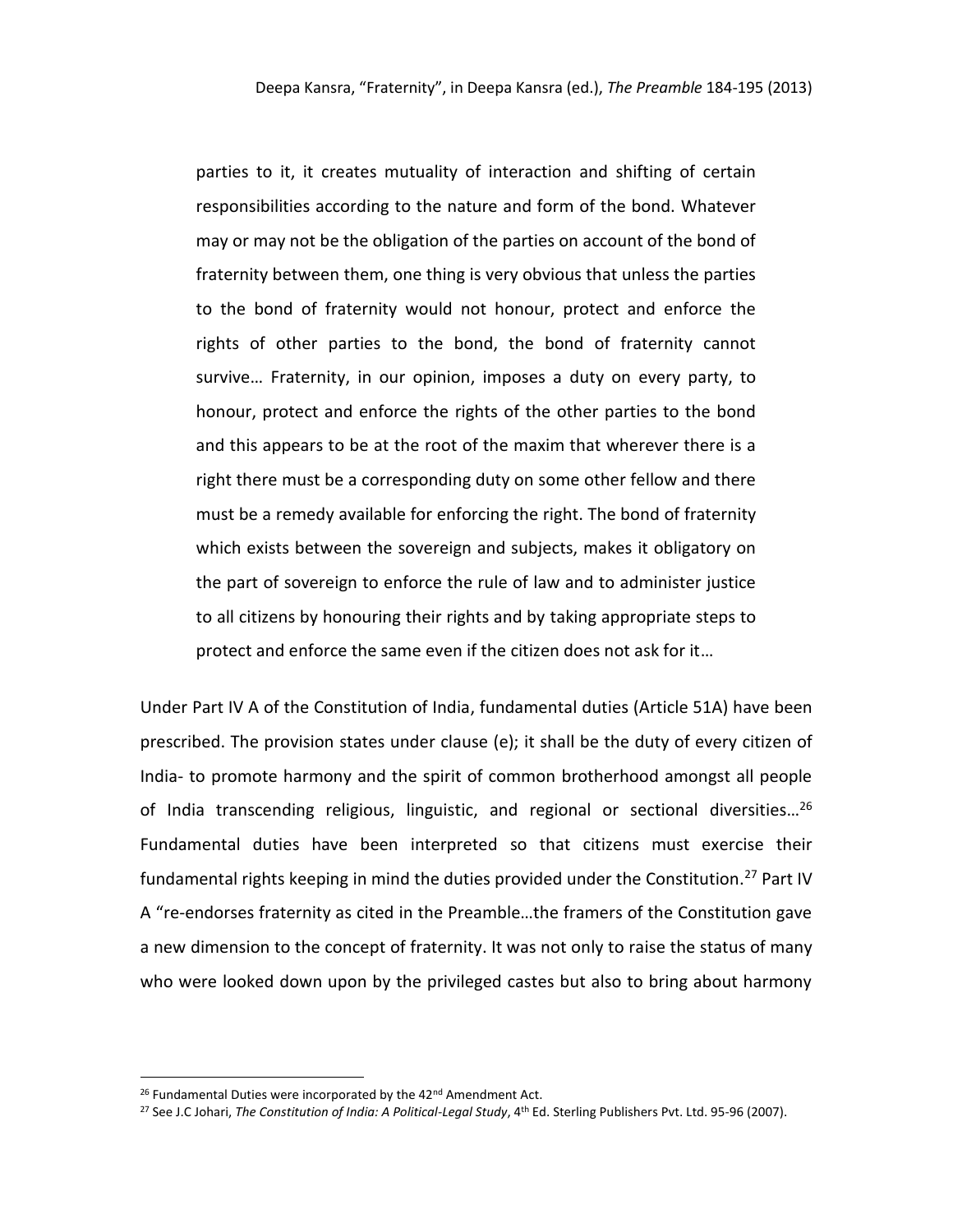and understanding between the various segments of the Indian society so that the country appeared to be one, for all intents and purposes".<sup>28</sup>

Part III of the Constitution dealing with fundamental rights gives freedom to minorities and "accommodation is the key concept that characterizes this constitutional approach to diversity...<sup>"29</sup> To many, fraternity is often referred to specifically in the context of backward classes and religious minorities.<sup>30</sup> In *Indira Sawhney* v. *Union of India*<sup>31</sup> , "fraternity was used by the in two distinct, yet related fashions: to defend the practice of reservations under the Constitution on the basis of fraternity, and also to warn of its effects on fraternal relations when undertaken in an unguided manner."<sup>32</sup>

In *Ashok Kumar Thakur* v. *Union of India*<sup>33</sup> the apex court stated; the Preamble to the Constitution of India secures, as one of its objects, fraternity assuring the dignity of the individual and the unity and integrity of the nation to 'we he people of India'. Reservation unless protected by the constitution itself, as given to us by the founding fathers and as adopted by the people of India, is a sub-version of fraternity, unity and integrity and dignity of the individual.

In *Krishna Swami* v. *Union of India*<sup>34</sup> the apex court emphasized the role of the courts *vis-à-vis* the idea of fraternity. The court stated that the independence of the judiciary in the scheme is essential to establish real parliamentary democracy and maintenance of rule of law to usher in an egalitarian social order, removing the existing imbalances,

<sup>28</sup> Aparajita Baruah, *Preamble of the Constitution of India: An Insight and Comparison with other Constitutions*, Deep and Deep Publications 63-64 (2007).

<sup>29</sup> Balveer Arora, "Diversity and Unity in the Republic of India" in Luis Moreno, Cesar Coleno (Eds.), *Diversity and Unity in Federal Countries*, McGill-Queens University Press 200-226 (2010). Also available [http://www.academia.edu/450290/Diversity\\_and\\_Unity\\_in\\_the\\_Republic\\_of\\_India](http://www.academia.edu/450290/Diversity_and_Unity_in_the_Republic_of_India) (Last visited 10.1.2013)

<sup>&</sup>lt;sup>30</sup> Muchlund Dubey, S.N. Jha, and Rajiv Balakrishnan, Social Development in India – The Policy Canvas: An Overview of the Last Fifty Years & Emerging Issues for the Twenty-First Century, Council for Social Development, New Delhi. <sup>31</sup> (1992) Supp (3) SCC 217

<sup>32</sup> Smaran Shetty and Tanaya Sanyal, "Fraternity and the Constitution: A Promising Beginning in *Nandini Sundar* v. *State of Chhatisgarh* 4 *NUJS Law Review* 455 (July-Sept 2011)

<sup>33</sup> (2008) 5 SCALE 1

<sup>34</sup> (1992) 1 SCALE 484. Also see *Consumer Education and Research Centre* v. *Union of India* 1995 (1) SCALE 354.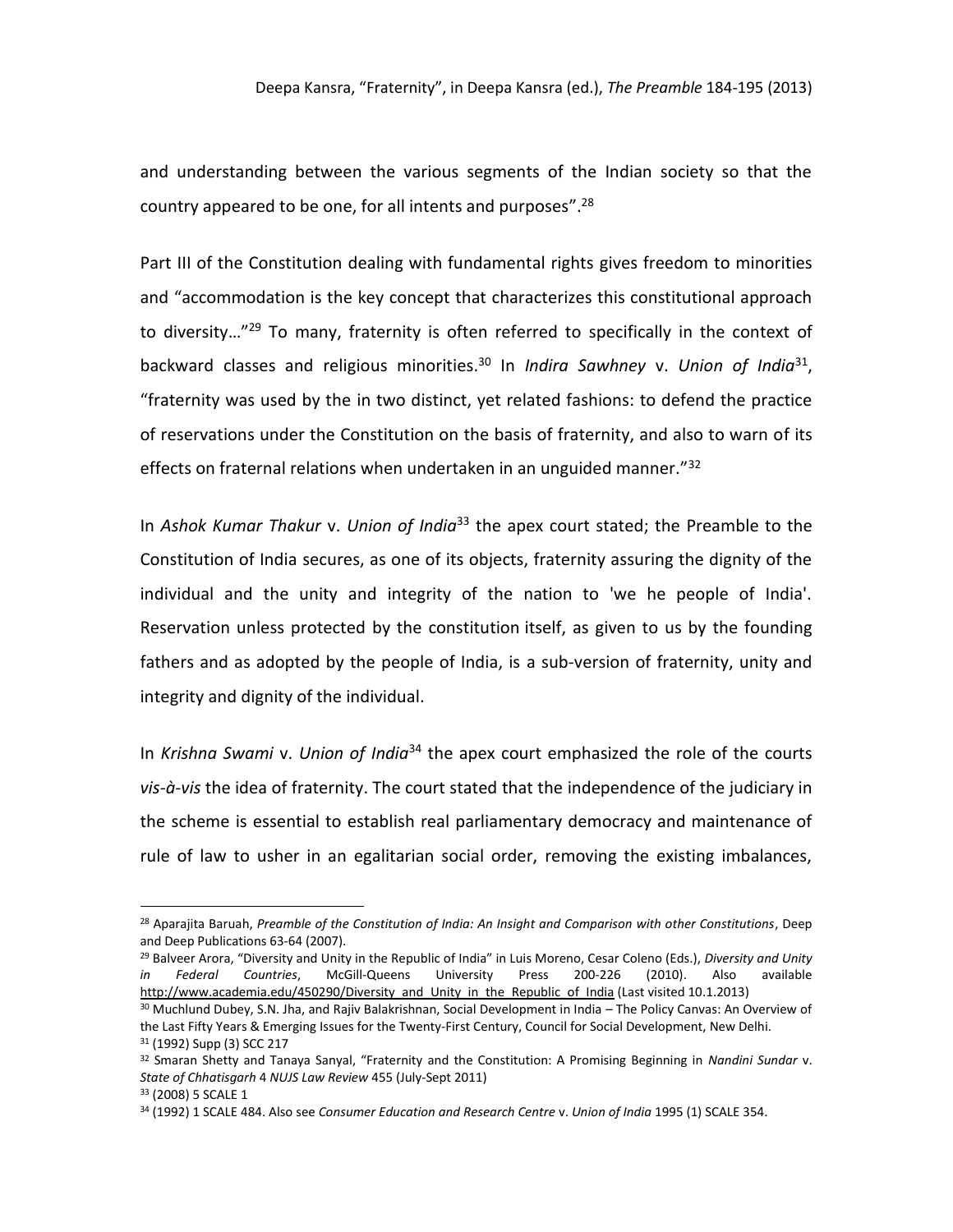social and economic inequalities, assuring liberty, equality, fraternity and to further justice-social, economic and political with dignity of the persons and fraternity to integrate Bharat. Independence of the judiciary thus constitutes the cornerstone and the foundation on which our democratic polity itself is to rest and work on sound principles.

The "ideal of fraternity imposes specific duties on the state to promote social cohesion and solidarity. In particular, it requires the state to ensure a certain minimum degree of well-being for 'socially excluded people<sup>"35</sup>. Several endeavors keep the spirit of fraternity alive amongst the Indian community. In 2002 the Bhopal Conference: Charting a New Course for Dalits for the  $21<sup>st</sup>$  Century was held to deliberate the welfare of the Scheduled Caste and Scheduled Tribes. The Bhopal Conference endorsed the ideals of civil society enshrined in the Constitution of India; reaffirmed that concerted action by the community as a whole is necessary for the upbringing of the oppressed sections; conscious that the hurdles that caste Hindu society- and its tentacles in government, media, voluntary sector, etc. is likely to hurt any serious movement that challenges the entrenched system of discrimination and exclusion; hoping that this country will no longer remain an exception to the global norm of progress, equality, justice, peace and social harmony. The Conference was a citizen-government initiative to pave the way for social inclusion and respect.<sup>36</sup>

In 2005 the Prime Minister set up a High-Level Committee to prepare a report on the social, economic and educational status of the Muslim community of India. The Committee known as the Sachar Committee, 2006 made recommendations for the formulation of policies that "sharply focus on inclusive development and

<sup>35</sup> Tarunabh Khaitan, "Fraternity", *Outlook India* (15th May 2009). Available http://www.outlookindia.com/article.aspx?240443

<sup>36</sup> Text available at http://www.ambedkar.org/News/TASKFORCERECOMMENDATIONS1312003.PDF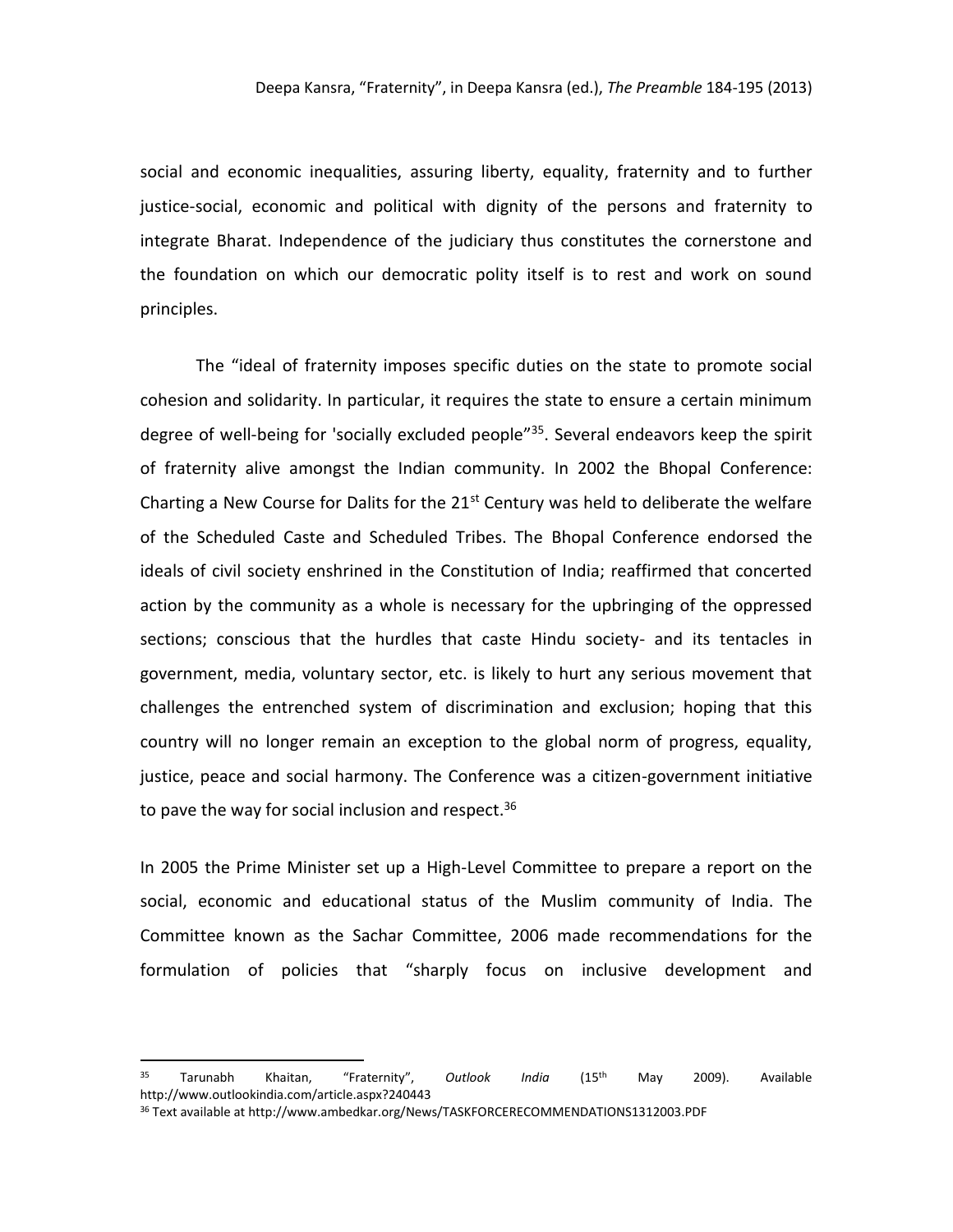'mainstreaming' of the Community while respecting diversity."<sup>37</sup> The Constitution offers "affirmative programmes for the disadvantaged sections", "makes special provisions for the protection of different languages and linguistic groups in the country".<sup>38</sup>

The Indian civil society has also played a significant role in creating and maintaining feelings of togetherness and solidarity.<sup>39</sup> More recently, the Indian state witnessed the strength of "community" ties while addressing the concerns over good governance/anticorruption, or the pathetic conditions of safety and wellbeing of women. In a contemporary perspective, the disregard for fundamental rights of the citizens has espoused a sense for recreating a better sense of belonging and compassion for the community members. The quality of brotherhood/integrity/respect is an inherent feature of Indian society.

So can this energy and desire for collective harmony be constructively utilized? Can community lead the way for a duty-shaped society? Must not the young citizens be educated about the historic and modern values of solidarity/inclusion? To what extent may we utilize the freedom conferred by the state to achieve fraternity; inclusion, respect and love? It is truly interpreted that the "Indian unity and fraternity today suffers a syndrome of divisiveness, disparity and despair. The glory and greatness of India, its internal integrity, fraternal amity and cosmic comity consists in its finest principles of spiritual, temporal unity and beauty, which are our unique legacy, notwithstanding the racial, casteist diversity and cultural plurality…Unfortunately, the protection given to minorities is being travestied into a perversity by a grave

<sup>&</sup>lt;sup>37</sup> Priya Parker, "Summary of Sachar Committee Report" (2006) Available at http://www.prsindia.org/administrator/uploads/general/1242304423~~Summary%20of%20Sachar%20Committee%2 0Report.pdf

<sup>38</sup> *Supra* note 23 at 686.

<sup>&</sup>lt;sup>39</sup> See Prabhakar Singh, "Constitutionalism in International Law during the Times of Globalization: A Sociological Appraisal", *Indian Yearbook of International Law and Policy* (2009); Neera Chandokhe, "*The 'Civil' and the 'Political' in the Society: The Case of India*" in Peter Burnell and Peter Calvert, "*Civil Society in Democratization*", Frank Cass.London (2004); Pranab Bardhan, "Our Self Righteous Civil Society", XLVI Vol. No. 29 *Economic and Political Weekly* (July 2011).